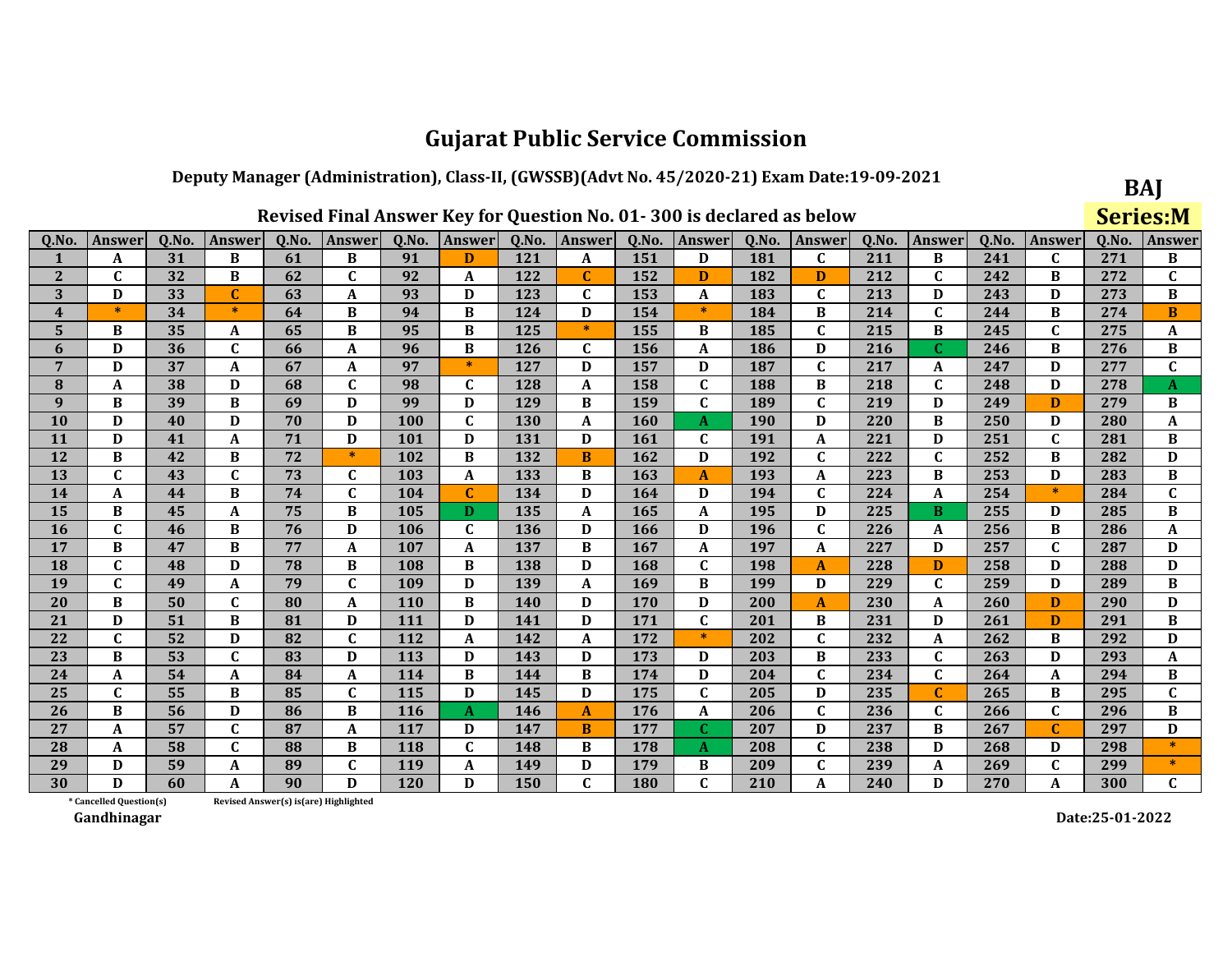### Deputy Manager (Administration), Class-II, (GWSSB)(Advt No. 45/2020-21) Exam Date:19-09-2021

|              |                         |       |              |                                        |             |            |               |       | Revised Final Answer Key for Question No. 01-300 is declared as below |       |               |       |              |       |                |       |               |       | <b>Series:A</b> |
|--------------|-------------------------|-------|--------------|----------------------------------------|-------------|------------|---------------|-------|-----------------------------------------------------------------------|-------|---------------|-------|--------------|-------|----------------|-------|---------------|-------|-----------------|
| Q.No.        | Answer                  | Q.No. | Answer       | Q.No.                                  | Answer      | Q.No.      | <b>Answer</b> | Q.No. | Answer                                                                | Q.No. | <b>Answer</b> | Q.No. | Answer       | Q.No. | <b>Answer</b>  | Q.No. | <b>Answer</b> | Q.No. | Answer          |
|              | B                       | 31    | A            | 61                                     | D           | 91         | D             | 121   | C                                                                     | 151   | D             | 181   | D            | 211   | A              | 241   | C             | 271   | В               |
| $\mathbf{2}$ | D                       | 32    | B            | 62                                     | $\ast$      | 92         | C             | 122   | A                                                                     | 152   | D             | 182   | B            | 212   | D              | 242   | A             | 272   | $\mathbf C$     |
| 3            | $\mathbf{C}$            | 33    | $\mathbf C$  | 63                                     | C           | 93         | D             | 123   | A                                                                     | 153   | A             | 183   | B            | 213   | D              | 243   | C             | 273   | B               |
| 4            | A                       | 34    | B            | 64                                     | $\mathbf C$ | 94         | A             | 124   | D                                                                     | 154   | $\ast$        | 184   | D            | 214   | B              | 244   | D             | 274   | B               |
| 5            | B                       | 35    | A            | 65                                     | B           | 95         | $\mathbf C$   | 125   | A                                                                     | 155   | B             | 185   | A            | 215   | D              | 245   | B             | 275   | A               |
| 6            | D                       | 36    | B            | 66                                     | D           | 96         | B             | 126   | D                                                                     | 156   | A             | 186   | D            | 216   | B              | 246   | D             | 276   | A               |
| 7            | $\mathbf{C}$            | 37    | B            | 67                                     | A           | 97         | A             | 127   | B                                                                     | 157   | D             | 187   | B            | 217   | D              | 247   | C             | 277   | D               |
| 8            | $\mathbf C$             | 38    | D            | 68                                     | $\bf{B}$    | 98         | B             | 128   | $\boldsymbol{A}$                                                      | 158   | C             | 188   | D            | 218   | A              | 248   | B             | 278   | D               |
| 9            | A                       | 39    | A            | 69                                     | $\mathbf C$ | 99         | $\mathbf{C}$  | 129   | $\mathbf C$                                                           | 159   | C             | 189   | A            | 219   | B              | 249   | A             | 279   | $\mathbf C$     |
| <b>10</b>    | A                       | 40    | $\mathbf C$  | 70                                     | $\mathbf A$ | 100        | D             | 130   | D                                                                     | 160   | A             | 190   | D            | 220   | $\overline{c}$ | 250   | B             | 280   | A               |
| 11           | D                       | 41    | D            | 71                                     | $\bf{B}$    | 101        | A             | 131   | $\mathbf{C}$                                                          | 161   | $\mathbf{C}$  | 191   | D            | 221   | $\bf{B}$       | 251   | C             | 281   | D               |
| 12           | A                       | 42    | $\mathbf C$  | 72                                     | B           | 102        | $\mathbf{C}$  | 132   | $\mathbf{A}$                                                          | 162   | D             | 192   | $\mathbf{A}$ | 222   | D              | 252   | B             | 282   | A               |
| 13           | D                       | 43    | B            | 73                                     | $\mathbf C$ | 103        | A             | 133   | B                                                                     | 163   | $\mathbf{A}$  | 193   | D            | 223   | $\ast$         | 253   | D             | 283   | $\mathbf C$     |
| 14           | B                       | 44    | A            | 74                                     | $\ast$      | 104        | B             | 134   | D                                                                     | 164   | D             | 194   | B            | 224   | $\ast$         | 254   | $\ast$        | 284   | $\mathbf{C}$    |
| 15           | B                       | 45    | $\mathbf{C}$ | 75                                     | A           | 105        | C             | 135   | B                                                                     | 165   | A             | 195   | D            | 225   | C              | 255   | D             | 285   | $\mathbf{C}$    |
| <b>16</b>    | B                       | 46    | B            | 76                                     | $\mathbf C$ | 106        | $\mathbf{C}$  | 136   | D                                                                     | 166   | D             | 196   | $\mathbf{A}$ | 226   | B              | 256   | B             | 286   | C               |
| 17           | $\ast$                  | 47    | A            | 77                                     | A           | 107        | D             | 137   | A                                                                     | 167   | A             | 197   | B            | 227   | C              | 257   | $\mathbf C$   | 287   | B               |
| 18           | $\mathbf{C}$            | 48    | A            | 78                                     | D           | 108        | $\mathbf C$   | 138   | D                                                                     | 168   | C             | 198   | B            | 228   | B              | 258   | D             | 288   | D               |
| 19           | D                       | 49    | D            | 79                                     | $\bf{B}$    | 109        | B             | 139   | B                                                                     | 169   | B             | 199   | D            | 229   | $\mathbf C$    | 259   | D             | 289   | A               |
| 20           | $\mathbf C$             | 50    | D            | 80                                     | D           | <b>110</b> | $\mathbf{C}$  | 140   | D                                                                     | 170   | D             | 200   | $\mathbf C$  | 230   | D              | 260   | D             | 290   | D               |
| 21           | A                       | 51    | D            | 81                                     | $\bf{B}$    | 111        | D             | 141   | A                                                                     | 171   | $\mathbf C$   | 201   | $\bf{B}$     | 231   | $\mathbf{C}$   | 261   | D             | 291   | $\mathbf{C}$    |
| 22           | $\mathbf{C}$            | 52    | B            | 82                                     | $\mathbf C$ | 112        | $\mathbf C$   | 142   | D                                                                     | 172   | $\ast$        | 202   | $\mathbf{C}$ | 232   | D              | 262   | B             | 292   | B               |
| 23           | D                       | 53    | $\mathbf C$  | 83                                     | A           | 113        | B             | 143   | $\mathbf C$                                                           | 173   | D             | 203   | $\mathbf{A}$ | 233   | $\mathbf C$    | 263   | D             | 293   | D               |
| 24           | $\ast$                  | 54    | A            | 84                                     | B           | 114        | $\mathbf{C}$  | 144   | A                                                                     | 174   | D             | 204   | B            | 234   | $\mathbf C$    | 264   | A             | 294   | В               |
| 25           | B                       | 55    | B            | 85                                     | B           | 115        | D             | 145   | D                                                                     | 175   | C             | 205   | $\mathbf{A}$ | 235   | A              | 265   | B             | 295   | $\mathbf{C}$    |
| 26           | D                       | 56    | $\mathbf C$  | 86                                     | A           | <b>116</b> | A             | 146   | A                                                                     | 176   | C             | 206   | B            | 236   | B              | 266   | C             | 296   | B               |
| 27           | D                       | 57    | B            | 87                                     | A           | 117        | C             | 147   | $\mathbf C$                                                           | 177   | D             | 207   | D            | 237   | $\mathbf C$    | 267   | $\mathbf C$   | 297   | D               |
| 28           | A                       | 58    | $\mathbf C$  | 88                                     | $\mathbf C$ | <b>118</b> | A             | 148   | $\mathbf C$                                                           | 178   | A             | 208   | B            | 238   | D              | 268   | D             | 298   | D               |
| 29           | B                       | 59    | $\mathbf C$  | 89                                     | D           | 119        | C             | 149   | D                                                                     | 179   | B             | 209   | $\mathbf C$  | 239   | $\mathbf C$    | 269   | $\mathbf C$   | 299   | D               |
| 30           | D                       | 60    | B            | 90                                     | D           | <b>120</b> | D             | 150   | $\ast$                                                                | 180   | A             | 210   | B            | 240   | B              | 270   | A             | 300   | D               |
|              | * Cancelled Question(s) |       |              | Revised Answer(s) is (are) Highlighted |             |            |               |       |                                                                       |       |               |       |              |       |                |       |               |       |                 |

Revised Answer(s) is(are) Highlighted

Gandhinagar

 $\vdash$ 

Date:25-01-2022

BAJ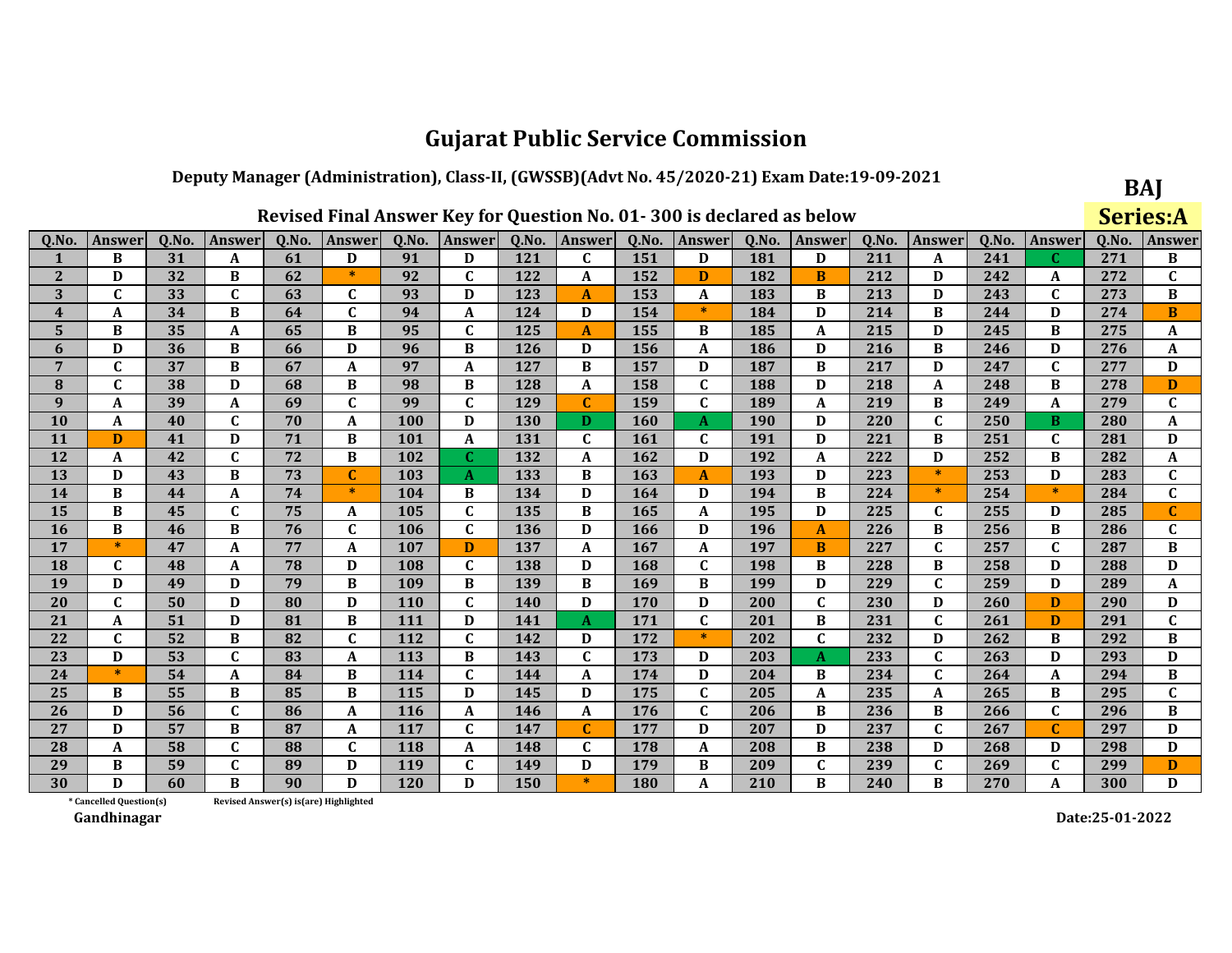### Deputy Manager (Administration), Class-II, (GWSSB)(Advt No. 45/2020-21) Exam Date:19-09-2021

| Revised Final Answer Key for Question No. 01-300 is declared as below |               |       |               |       |              |            |                           |            |               |       |                  |              |               |       | Series:B         |       |              |       |                |
|-----------------------------------------------------------------------|---------------|-------|---------------|-------|--------------|------------|---------------------------|------------|---------------|-------|------------------|--------------|---------------|-------|------------------|-------|--------------|-------|----------------|
| Q.No.                                                                 | <b>Answer</b> | Q.No. | <b>Answer</b> | 0.No. | Answer       | Q.No.      | Answer                    | Q.No.      | <b>Answer</b> | Q.No. | Answer           | <b>O.No.</b> | <b>Answer</b> | Q.No. | <b>Answer</b>    | Q.No. | Answer       | Q.No. | Answer         |
|                                                                       | D             | 31    | A             | 61    | B            | 91         | D                         | 121        | B             | 151   | B                | 181          | B             | 211   | D                | 241   | A            | 271   | A              |
| $\mathbf{2}$                                                          | B             | 32    | $\mathbf C$   | 62    | $\mathbf{C}$ | 92         | $\ast$                    | 122        | D             | 152   | $\mathbf C$      | 182          | $\mathbf{C}$  | 212   | B                | 242   | C            | 272   | $\mathbf C$    |
| 3                                                                     | $\mathbf C$   | 33    | D             | 63    | $\mathbf A$  | 93         | $\mathbf C$               | 123        | D             | 153   | B                | 183          | D             | 213   | D                | 243   | A            | 273   | $\mathbf{C}$   |
| $\overline{\mathbf{4}}$                                               | A             | 34    | $\ast$        | 64    | B            | 94         | $\mathbf C$               | 124        | D             | 154   | $\mathbf{C}$     | 184          | D             | 214   | $\boldsymbol{A}$ | 244   | $\mathbf C$  | 274   | D              |
| 5                                                                     | B             | 35    | B             | 65    | B            | 95         | B                         | 125        | D             | 155   | D                | 185          | D             | 215   | D                | 245   | D            | 275   |                |
| 6                                                                     | $\mathbf C$   | 36    | D             | 66    | A            | 96         | D                         | 126        | B             | 156   | $\mathbf{C}$     | 186          | D             | 216   | D                | 246   | $\mathbf C$  | 276   | D              |
| $\overline{7}$                                                        | $\bf{B}$      | 37    | D             | 67    | A            | 97         | A                         | 127        | $\mathbf{C}$  | 157   | D                | 187          | B             | 217   | A                | 247   | A            | 277   | D              |
| 8                                                                     | C             | 38    | A             | 68    | C            | 98         | B                         | 128        | A             | 158   | C                | 188          | D             | 218   | D                | 248   | A            | 278   | A              |
| 9                                                                     | $\mathbf{C}$  | 39    | B             | 69    | D            | 99         | $\overline{c}$            | 129        | B             | 159   | $\mathbf{C}$     | 189          | A             | 219   | $\, {\bf B}$     | 249   | D            | 279   | $\ast$         |
| 10                                                                    | B             | 40    | D             | 70    | D            | 100        | A                         | 130        | A             | 160   | A                | <b>190</b>   | B             | 220   | D                | 250   | $\mathbf{A}$ | 280   | В              |
| 11                                                                    | A             | 41    | D             | 71    | D            | 101        | A                         | 131        | B             | 161   | B                | 191          | $\mathbf C$   | 221   | $\mathbf{A}$     | 251   | D            | 281   | A              |
| 12                                                                    | B             | 42    | A             | 72    | $\mathbf C$  | 102        | D                         | 132        | D             | 162   | $\mathbf{C}$     | 192          | $\mathbf{C}$  | 222   | B                | 252   | B            | 282   | D              |
| 13                                                                    | $\mathbf C$   | 43    | D             | 73    | D            | 103        | D                         | 133        | B             | 163   | D                | 193          | D             | 223   | B                | 253   | A            | 283   | $\mathbf{C}$   |
| 14                                                                    | B             | 44    | B             | 74    | A            | 104        | $\mathbf{C}$              | 134        | C             | 164   | $\mathbf C$      | 194          | $\mathbf C$   | 224   | D                | 254   | $\mathbf C$  | 284   | $\mathbf C$    |
| 15                                                                    | A             | 45    | $\bf{B}$      | 75    | $\mathbf{C}$ | 105        | $\boldsymbol{\mathsf{A}}$ | 135        | $\bf{B}$      | 165   | B                | 195          | A             | 225   | $\mathbf{C}$     | 255   | D            | 285   | A              |
| 16                                                                    | B             | 46    | B             | 76    | B            | 106        | D                         | 136        | A             | 166   | $\mathbf{C}$     | 196          | B             | 226   | $\pmb{A}$        | 256   | $\mathbf{C}$ | 286   | $\mathbf C$    |
| 17                                                                    | B             | 47    | $\ast$        | 77    | A            | 107        | A                         | 137        | D             | 167   | A                | 197          | $\mathbf C$   | 227   | $\mathbf{C}$     | 257   | A            | 287   | D              |
| 18                                                                    | D             | 48    | $\mathbf{C}$  | 78    | B            | 108        | $\mathbf C$               | 138        | D             | 168   | $\mathbf C$      | 198          | B             | 228   | $\mathbf{A}$     | 258   | B            | 288   | $\mathbf{A}$   |
| 19                                                                    | A             | 49    | D             | 79    | $\mathbf{C}$ | 109        | $\mathbf{C}$              | 139        | B             | 169   | D                | 199          | B             | 229   | B                | 259   | D            | 289   | D              |
| 20                                                                    | C             | 50    | $\mathbf{C}$  | 80    | D            | <b>110</b> | $\mathbf C$               | <b>140</b> | D             | 170   | B                | 200          | A             | 230   | $\mathbf C$      | 260   | B            | 290   | A              |
| 21                                                                    | D             | 51    | B             | 81    | B            | 111        | $\mathbf C$               | 141        | B             | 171   | D                | 201          | $\mathbf C$   | 231   | $\mathbf C$      | 261   | D            | 291   | D              |
| 22                                                                    | $\mathbf{C}$  | 52    | B             | 82    | D            | 112        | B                         | 142        | D             | 172   | $\mathbf{C}$     | 202          | D             | 232   | D                | 262   | A            | 292   | A              |
| 23                                                                    | B             | 53    | $\mathbf C$   | 83    | $\mathbf{C}$ | 113        | D                         | 143        | A             | 173   | B                | 203          | A             | 233   | $\mathbf C$      | 263   | D            | 293   | $\mathbf{C}$   |
| 24                                                                    | A             | 54    | $\ast$        | 84    | A            | 114        | $\boldsymbol{A}$          | 144        | B             | 174   | $\boldsymbol{A}$ | 204          | B             | 234   | B                | 264   | B            | 294   | $\, {\bf B}$   |
| 25                                                                    | $\mathbf{C}$  | 55    | A             | 85    | B            | 115        | D                         | 145        | $\mathbf{C}$  | 175   | B                | 205          | A             | 235   | $\mathbf C$      | 265   | D            | 295   | D              |
| 26                                                                    | B             | 56    | $\mathbf{C}$  | 86    | D            | 116        | $\mathbf C$               | 146        | B             | 176   | C                | 206          | D             | 236   | D                | 266   | A            | 296   | $\mathbf C$    |
| 27                                                                    | A             | 57    | A             | 87    | $\mathbf C$  | 117        | B                         | 147        | D             | 177   | B                | 207          | B             | 237   | $\mathbf C$      | 267   | D            | 297   | $\star$        |
| 28                                                                    | A             | 58    | D             | 88    | $\mathbf C$  | 118        | D                         | 148        | $\ast$        | 178   | D                | 208          | B             | 238   | B                | 268   | $\mathbf C$  | 298   | D              |
| 29                                                                    | D             | 59    | B             | 89    | A            | 119        | B                         | 149        | $\ast$        | 179   | $\ast$           | 209          | D             | 239   | $\mathbf{C}$     | 269   | A            | 299   | D              |
| 30                                                                    | D             | 60    | D             | 90    | A            | 120        | $\mathbf{C}$              | 150        | $\mathbf{C}$  | 180   | D                | 210          | A             | 240   | $\mathbf{D}$     | 270   | D            | 300   | $\overline{C}$ |

Revised Answer(s) is(are) Highlighted

\* Cancelled Question(s) Gandhinagar

Date:25-01-2022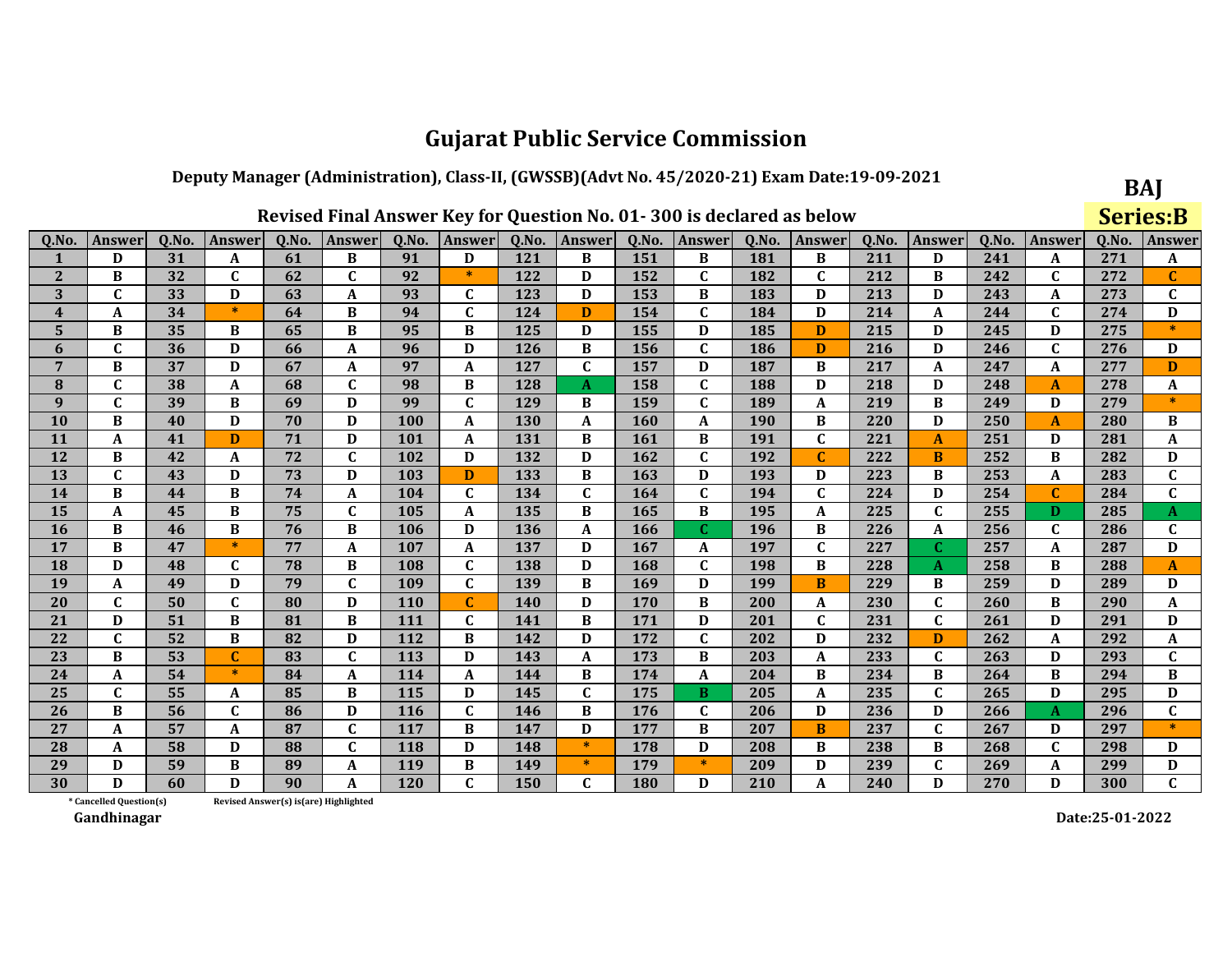### Deputy Manager (Administration), Class-II, (GWSSB)(Advt No. 45/2020-21) Exam Date:19-09-2021

|                |                         |       |              |                 | Revised Final Answer Key for Question No. 01-300 is declared as below |            |              |            |              |       |               |       |               |       |              |       |              |       | Series:C      |
|----------------|-------------------------|-------|--------------|-----------------|-----------------------------------------------------------------------|------------|--------------|------------|--------------|-------|---------------|-------|---------------|-------|--------------|-------|--------------|-------|---------------|
| Q.No.          | <b>Answer</b>           | Q.No. | Answer       | Q.No.           | Answer                                                                | Q.No.      | Answer       | Q.No.      | Answer       | Q.No. | <b>Answer</b> | Q.No. | <b>Answer</b> | Q.No. | Answer       | Q.No. | Answer       | Q.No. | <b>Answer</b> |
| 1              | D                       | 31    | D            | 61              | B                                                                     | 91         | A            | 121        | A            | 151   | $\mathbf{C}$  | 181   | $\mathbf C$   | 211   | B            | 241   | C            | 271   | В             |
| $\mathbf{2}$   | $\mathbf C$             | 32    | A            | 62              | D                                                                     | 92         | B            | 122        | $\mathbf C$  | 152   | D             | 182   | D             | 212   | $\mathbf C$  | 242   | $\mathbf C$  | 272   | D             |
| 3              | D                       | 33    | D            | 63              | $\mathbf C$                                                           | 93         | $\mathbf{C}$ | 123        | $\mathbf{C}$ | 153   | A             | 183   | $\mathbf C$   | 213   | D            | 243   | D            | 273   | D             |
| 4              | $\mathbf A$             | 34    | B            | 64              | $\boldsymbol{\mathsf{A}}$                                             | 94         | B            | 124        | D            | 154   | B             | 184   | B             | 214   | $\mathbf{C}$ | 244   | $\mathbf C$  | 274   | $\mathbf{D}$  |
| 5              | $\mathbf{C}$            | 35    | B            | 65              | B                                                                     | 95         | A            | 125        | $\ast$       | 155   | A             | 185   | $\mathbf C$   | 215   | B            | 245   | A            | 275   | D             |
| 6              | B                       | 36    | B            | 66              | D                                                                     | 96         | B            | 126        | D            | 156   | D             | 186   | D             | 216   | $\mathbf{C}$ | 246   | B            | 276   | $\, {\bf B}$  |
| $\overline{7}$ | A                       | 37    | $\ast$       | 67              | $\mathbf C$                                                           | 97         | B            | 127        | D            | 157   | B             | 187   | $\mathbf C$   | 217   | A            | 247   | $\mathbf C$  | 277   | $\mathbf{C}$  |
| 8              | B                       | 38    | $\mathbf{C}$ | 68              | $\mathbf C$                                                           | 98         | D            | 128        | A            | 158   | B             | 188   | B             | 218   | $\mathbf C$  | 248   | B            | 278   | A             |
| 9              | $\mathbf{C}$            | 39    | D            | 69              | $\boldsymbol{A}$                                                      | 99         | A            | 129        | $\ast$       | 159   | D             | 189   | $\mathbf C$   | 219   | D            | 249   | B            | 279   | $\, {\bf B}$  |
| <b>10</b>      | D                       | 40    | $\mathbf{C}$ | 70              | A                                                                     | 100        | $\mathbf C$  | <b>130</b> | B            | 160   | A             | 190   | D             | 220   | B            | 250   | A            | 280   | A             |
| 11             | D                       | 41    | B            | 71              | D                                                                     | 101        | D            | 131        | A            | 161   | D             | 191   | $\mathbf A$   | 221   | D            | 251   | A            | 281   | B             |
| 12             | B                       | 42    | B            | 72              | $\mathbf{C}$                                                          | 102        | B            | 132        | D            | 162   | B             | 192   | $\mathbf C$   | 222   | $\mathbf{C}$ | 252   | D            | 282   | D             |
| 13             | $\mathbf C$             | 43    | $\mathbf C$  | $\overline{73}$ | B                                                                     | 103        | A            | 133        | $\mathbf{C}$ | 163   | D             | 193   | A             | 223   | B            | 253   | D            | 283   | B             |
| 14             | A                       | 44    | $\ast$       | 74              | $\overline{\mathbf{A}}$                                               | 104        | $\mathbf{C}$ | 134        | $\mathbf{C}$ | 164   | A             | 194   | $\mathbf C$   | 224   | A            | 254   | $\mathbf C$  | 284   | $\mathbf C$   |
| 15             | B                       | 45    | A            | 75              | $\mathbf C$                                                           | 105        | D.           | 135        | A            | 165   | D             | 195   | D             | 225   | $\bf{B}$     | 255   | A            | 285   | $\, {\bf B}$  |
| <b>16</b>      | $\mathbf{C}$            | 46    | $\mathbf{C}$ | 76              | B                                                                     | 106        | $\mathbf{C}$ | 136        | $\mathbf{C}$ | 166   | D             | 196   | $\mathbf C$   | 226   | $\mathbf C$  | 256   | D            | 286   | A             |
| 17             | B                       | 47    | A            | 77              | $\boldsymbol{A}$                                                      | 107        | A            | 137        | D            | 167   | A             | 197   | $\mathbf A$   | 227   | B            | 257   | A            | 287   | D             |
| <b>18</b>      | $\mathbf C$             | 48    | D            | 78              | A                                                                     | 108        | В            | 138        | A            | 168   | D             | 198   | $\mathbf{A}$  | 228   | D            | 258   | $\mathbf C$  | 288   | D             |
| 19             | $\mathbf{C}$            | 49    | B            | 79              | D                                                                     | 109        | D            | 139        | D            | 169   | B             | 199   | D             | 229   | $\ast$       | 259   | $\mathbf C$  | 289   | B             |
| 20             | B                       | 50    | D            | 80              | D                                                                     | 110        | B            | 140        | A            | 170   | D             | 200   | $\mathbf{A}$  | 230   | D            | 260   | Ċ            | 290   | D             |
| 21             | B                       | 51    | A            | 81              | D                                                                     | <b>111</b> | D            | 141        | D            | 171   | A             | 201   | B             | 231   | B            | 261   | C            | 291   | В             |
| 22             | $\mathbf C$             | 52    | $\mathbf{C}$ | 82              | $\ast$                                                                | 112        | A            | 142        | A            | 172   | B             | 202   | $\mathbf C$   | 232   | $\mathbf C$  | 262   | B            | 292   | D             |
| 23             | A                       | 53    | D            | 83              | $\mathbf C$                                                           | 113        | D            | 143        | $\mathbf C$  | 173   | B             | 203   | B             | 233   | D            | 263   | D            | 293   | A             |
| 24             | B                       | 54    | $\ast$       | 84              | $\mathbf{C}$                                                          | 114        | B            | 144        | B            | 174   | D             | 204   | $\mathbf C$   | 234   | D            | 264   | A            | 294   | $\bf{B}$      |
| 25             | B                       | 55    | B            | 85              | B                                                                     | 115        | D            | 145        | D            | 175   | $\mathbf{C}$  | 205   | D             | 235   | D            | 265   | D            | 295   | $\mathbf{C}$  |
| 26             | A                       | 56    | D            | 86              | D                                                                     | 116        | A            | 146        | $\mathbf C$  | 176   | A             | 206   | $\mathbf C$   | 236   | D            | 266   | $\mathbf C$  | 296   | B             |
| 27             | $\mathbf A$             | 57    | D            | 87              | $\boldsymbol{A}$                                                      | 117        | D            | 147        | $\ast$       | 177   | $\mathbf{C}$  | 207   | D             | 237   | B            | 267   | B            | 297   | D             |
| 28             | $\mathbf C$             | 58    | A            | 88              | B                                                                     | 118        | C            | 148        | D            | 178   | $\bf{A}$      | 208   | $\mathbf C$   | 238   | D            | 268   | D            | 298   | $\ast$        |
| 29             | D                       | 59    | B            | 89              | $\mathbf C$                                                           | 119        | A            | 149        | D            | 179   | B             | 209   | $\mathbf C$   | 239   | A            | 269   | B            | 299   | $\ast$        |
| 30             | D                       | 60    | D            | 90              | A                                                                     | 120        | D            | 150        | $\mathbf{C}$ | 180   | $\mathbf{C}$  | 210   | $\mathbf{A}$  | 240   | B            | 270   | $\mathbf{C}$ | 300   | $\mathbf{C}$  |
|                | * Cancelled Question(s) |       |              |                 | Revised Answer(s) is(are) Highlighted                                 |            |              |            |              |       |               |       |               |       |              |       |              |       |               |

Revised Answer(s) is(are) Highlighted

Gandhinagar

Date:25-01-2022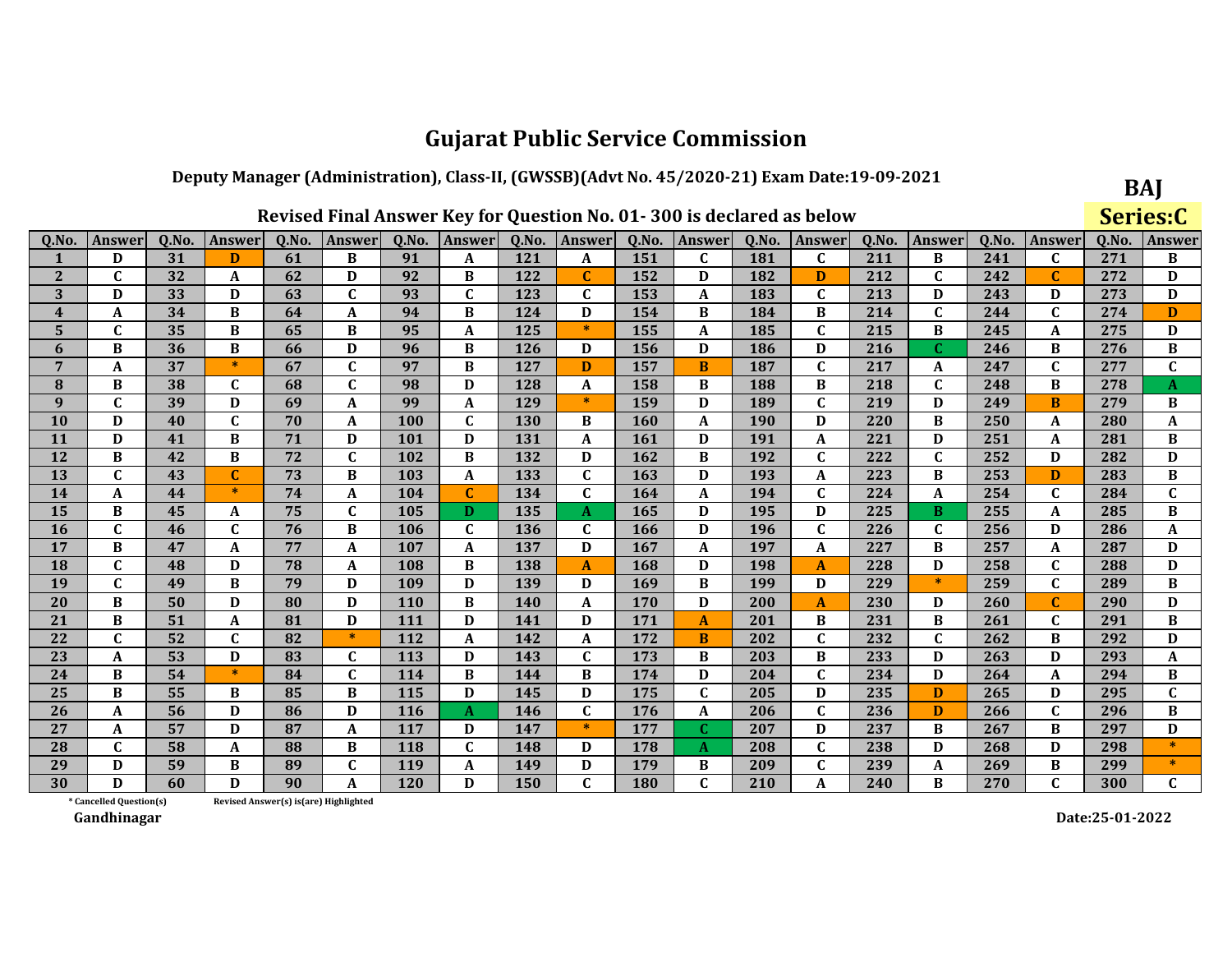### Deputy Manager (Administration), Class-II, (GWSSB)(Advt No. 45/2020-21) Exam Date:19-09-2021  $\sim$

|                         |                         |       |              |                                       |                           |            | Revised Final Answer Key for Question No. 01-300 is declared as below |            |              |            |              |       |                  |       |              |       |             |       | <b>Series:D</b>  |
|-------------------------|-------------------------|-------|--------------|---------------------------------------|---------------------------|------------|-----------------------------------------------------------------------|------------|--------------|------------|--------------|-------|------------------|-------|--------------|-------|-------------|-------|------------------|
| Q.No.                   | Answer                  | Q.No. | Answer       | Q.No.                                 | Answer                    | Q.No.      | Answer                                                                | Q.No.      | Answer       | Q.No.      | Answer       | Q.No. | <b>Answer</b>    | Q.No. | Answer       | Q.No. | Answer      | Q.No. | Answer           |
| 1                       | D                       | 31    | B            | 61                                    | D                         | 91         | B                                                                     | 121        | B            | 151        | B            | 181   | C                | 211   | $\mathbf C$  | 241   | D           | 271   | C                |
| $\mathbf{2}$            | C                       | 32    | B            | 62                                    | $\ast$                    | 92         | $\mathbf{C}$                                                          | 122        | $\mathbf{C}$ | 152        | $\mathbf{C}$ | 182   | D                | 212   | D            | 242   | A           | 272   | A                |
| 3                       | B                       | 33    | $\mathbf C$  | 63                                    | $\mathbf C$               | 93         | A                                                                     | 123        | B            | 153        | A            | 183   | $\mathbf C$      | 213   | $\mathbf{A}$ | 243   | D           | 273   | A                |
| $\overline{\mathbf{4}}$ | A                       | 34    | $\ast$       | 64                                    | $\mathbf{C}$              | 94         | B                                                                     | 124        | B            | 154        | B            | 184   | $\mathbf C$      | 214   | D            | 244   | B           | 274   | D                |
| 5                       | C                       | 35    | A            | 65                                    | B                         | 95         | B                                                                     | 125        | A            | 155        | A            | 185   | $\boldsymbol{A}$ | 215   | A            | 245   | D           | 275   | $\boldsymbol{A}$ |
| 6                       | B                       | 36    | $\mathbf C$  | 66                                    | D                         | 96         | A                                                                     | 126        | A            | 156        | B            | 186   | B                | 216   | D            | 246   | A           | 276   | D                |
| $7\phantom{.0}$         | A                       | 37    | A            | 67                                    | A                         | 97         | A                                                                     | 127        | D            | 157        | D            | 187   | $\mathbf C$      | 217   | A            | 247   | B           | 277   | B                |
| 8                       | A                       | 38    | D            | 68                                    | B                         | 98         | $\mathbf C$                                                           | 128        | D            | 158        | B            | 188   | D                | 218   | C            | 248   | B           | 278   | A                |
| 9                       | D                       | 39    | B            | 69                                    | $\mathbf C$               | 99         | D                                                                     | 129        | $\mathbf{C}$ | 159        | $\mathbf{C}$ | 189   | $\mathbf{C}$     | 219   | B            | 249   | D           | 279   | C                |
| 10                      | D                       | 40    | D            | 70                                    | $\mathbf{A}$              | 100        | D                                                                     | 130        | A            | 160        | B            | 190   | B                | 220   | D            | 250   | $\mathbf C$ | 280   | D.               |
| 11                      | D                       | 41    | A            | 71                                    | D                         | <b>101</b> | C                                                                     | 131        | D            | <b>161</b> | A            | 191   | C                | 221   | C            | 251   | A           | 281   | C                |
| 12                      | C                       | 42    | C            | 72                                    | A                         | 102        | B                                                                     | 132        | A            | 162        | D            | 192   | A                | 222   | $\ast$       | 252   | C           | 282   | A                |
| 13                      | D                       | 43    | D            | 73                                    | D                         | 103        | D                                                                     | 133        | $\mathbf C$  | 163        | D            | 193   | $\mathbf C$      | 223   | D            | 253   | A           | 283   | $\bf{B}$         |
| 14                      | A                       | 44    | $\ast$       | 74                                    | B                         | 104        | $\ast$                                                                | 134        | $\mathbf C$  | 164        | B            | 194   | D                | 224   | D            | 254   | B           | 284   | D                |
| 15                      | C                       | 45    | B            | 75                                    | $\bf{B}$                  | 105        | D                                                                     | 135        | $\mathbf C$  | 165        | D            | 195   | B                | 225   | $\mathbf C$  | 255   | $\mathbf C$ | 285   | B                |
| 16                      | B                       | 46    | D            | 76                                    | B                         | 106        | B                                                                     | 136        | $\mathbf{C}$ | 166        | B            | 196   | D                | 226   | $\mathbf C$  | 256   | $\mathbf C$ | 286   | D                |
| 17                      | A                       | 47    | D            | 77                                    | $\ast$                    | 107        | $\mathbf C$                                                           | 137        | B            | 167        | D            | 197   | $\mathbf{C}$     | 227   | D            | 257   | D           | 287   | A                |
| 18                      | B                       | 48    | A            | 78                                    | $\mathbf C$               | 108        | D                                                                     | 138        | D            | 168        | A            | 198   | B                | 228   | A            | 258   | $\mathbf C$ | 288   | D                |
| 19                      | C                       | 49    | B            | 79                                    | D                         | 109        | D                                                                     | 139        | A            | 169        | B            | 199   | $\boldsymbol{A}$ | 229   | B            | 259   | B           | 289   | B                |
| 20                      | D                       | 50    | D            | 80                                    | $\mathbf C$               | <b>110</b> | D                                                                     | <b>140</b> | D            | 170        | $\mathbf{C}$ | 200   | B                | 230   | A            | 260   | $\mathbf C$ | 290   | D                |
| 21                      | D                       | 51    | $\, {\bf B}$ | 81                                    | $\boldsymbol{A}$          | 111        | D                                                                     | 141        | $\mathbf C$  | 171        | B            | 201   | D                | 231   | D            | 261   | D           | 291   | A                |
| 22                      | B                       | 52    | D            | 82                                    | B                         | 112        | B                                                                     | 142        | B            | 172        | D            | 202   | D                | 232   | B            | 262   | $\mathbf C$ | 292   | D                |
| 23                      | C                       | 53    | $\mathbf C$  | 83                                    | $\mathbf C$               | 113        | D                                                                     | 143        | D            | 173        | $\ast$       | 203   | A                | 233   | B            | 263   | B           | 293   | $\mathbf C$      |
| 24                      | A                       | 54    | A            | 84                                    | B                         | 114        | A                                                                     | 144        | B            | 174        | $\ast$       | 204   | $\ast$           | 234   | D            | 264   | $\mathbf C$ | 294   | A                |
| 25                      | B                       | 55    | B            | 85                                    | A                         | 115        | B                                                                     | 145        | $\mathbf C$  | 175        | $\mathbf{C}$ | 205   | B                | 235   | A            | 265   | D           | 295   | D                |
| 26                      | C                       | 56    | D            | 86                                    | B                         | <b>116</b> | C                                                                     | 146        | B            | 176        | B            | 206   | A                | 236   | D            | 266   | A           | 296   | A                |
| 27                      | B                       | 57    | $\mathbf{C}$ | 87                                    | $\bf{B}$                  | 117        | $\mathbf{C}$                                                          | 147        | D            | 177        | $\mathbf{C}$ | 207   | D                | 237   | B            | 267   | $\mathbf C$ | 297   | $\mathbf{C}$     |
| 28                      | $\mathbf{C}$            | 58    | $\mathbf{C}$ | 88                                    | D                         | 118        | D                                                                     | 148        | D            | 178        | B            | 208   | $\mathbf C$      | 238   | D            | 268   | A           | 298   | C                |
| 29                      | $\mathbf{C}$            | 59    | A            | 89                                    | $\boldsymbol{\mathsf{A}}$ | 119        | $\mathbf C$                                                           | 149        | D            | 179        | $\mathbf{C}$ | 209   | $\mathbf{C}$     | 239   | A            | 269   | $\mathbf C$ | 299   | D                |
| 30                      | B                       | 60    | A            | 90                                    | $\mathbf C$               | <b>120</b> | A                                                                     | 150        | D            | 180        | D            | 210   | $\mathbf{A}$     | 240   | D            | 270   | D           | 300   | $\ast$           |
|                         | * Cancelled Question(s) |       |              | Revised Answer(s) is(are) Highlighted |                           |            |                                                                       |            |              |            |              |       |                  |       |              |       |             |       |                  |

Revised Answer(s) is(are) Highlighted

Gandhinagar

Date:25-01-2022

BAJ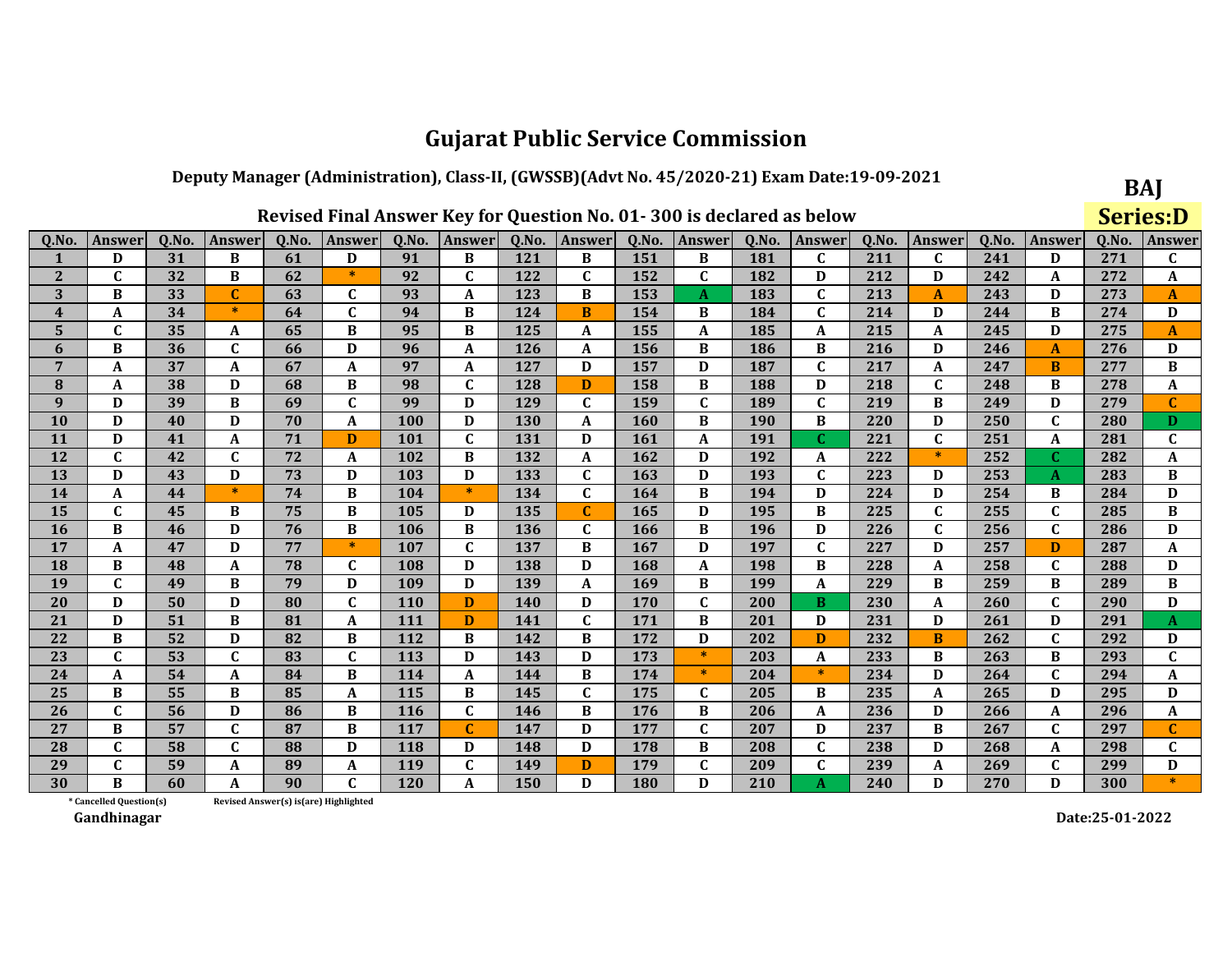### Deputy Manager (Administration), Class-II, (GWSSB)(Advt No. 45/2020-21) Exam Date:19-09-2021

|              |                         |       |               |                                        |              |            |              |            |              |       | Revised Final Answer Key for Question No. 01-300 is declared as below |       |              |       |               |       |              |       | <b>Series:E</b> |
|--------------|-------------------------|-------|---------------|----------------------------------------|--------------|------------|--------------|------------|--------------|-------|-----------------------------------------------------------------------|-------|--------------|-------|---------------|-------|--------------|-------|-----------------|
| Q.No         | Answer                  | Q.No. | <b>Answer</b> | Q.No.                                  | Answer       | Q.No.      | Answer       | Q.No.      | Answer       | Q.No. | Answer                                                                | Q.No. | Answer       | Q.No. | <b>Answer</b> | Q.No. | Answer       | Q.No. | <b>Answer</b>   |
|              | D                       | 31    | B             | 61                                     | D            | 91         | B            | 121        | B            | 151   | $\mathbf{C}$                                                          | 181   | D            | 211   | D             | 241   | A            | 271   | $\mathbf{C}$    |
| $\mathbf{2}$ | A                       | 32    | $\mathbf C$   | 62                                     | $\mathbf C$  | 92         | D            | 122        | D            | 152   | B                                                                     | 182   | A            | 212   | $\mathbf C$   | 242   | D            | 272   |                 |
| 3            | D                       | 33    | A             | 63                                     | D            | 93         | $\mathbf C$  | 123        | 米            | 153   | D                                                                     | 183   | $\mathbf C$  | 213   | B             | 243   | $\mathbf{C}$ | 273   | D               |
| 4            | B                       | 34    | B             | 64                                     | A            | 94         | A            | 124        | $\ast$       | 154   | $\ast$                                                                | 184   | $\mathbf{C}$ | 214   | $\mathbf C$   | 244   | A            | 274   | D               |
| 5            | B                       | 35    | B             | 65                                     | $\mathbf{C}$ | 95         | B            | 125        | $\mathbf{C}$ | 155   | D                                                                     | 185   | C            | 215   | D             | 245   | D            | 275   | $\mathbf{C}$    |
| 6            | B                       | 36    | A             | 66                                     | B            | 96         | D            | 126        | B            | 156   | B                                                                     | 186   | $\mathbf C$  | 216   | A             | 246   | A            | 276   | $\mathbf{C}$    |
| 7            | $\ast$                  | 37    | A             | 67                                     | A            | 97         | $\mathbf C$  | 127        | $\mathbf C$  | 157   | $\mathbf C$                                                           | 187   | B            | 217   | $\mathbf C$   | 247   | C            | 277   | D               |
| 8            | $\mathbf{C}$            | 38    | $\mathbf C$   | 68                                     | B            | 98         | $\mathbf C$  | 128        | B            | 158   | D                                                                     | 188   | D            | 218   | A             | 248   | C            | 278   | A               |
| 9            | D                       | 39    | D             | 69                                     | $\mathbf{C}$ | 99         | A            | 129        | $\mathbf C$  | 159   | D                                                                     | 189   | A            | 219   | $\mathbf{C}$  | 249   | D            | 279   | B               |
| 10           | $\mathbf C$             | 40    | D             | 70                                     | D            | 100        | A            | 130        | D            | 160   | D                                                                     | 190   | D            | 220   | D             | 250   | $\ast$       | 280   | A               |
| 11           | A                       | 41    | A             | 71                                     | D            | 101        | B            | 131        | $\mathbf{C}$ | 161   | D                                                                     | 191   | $\mathbf{C}$ | 221   | $\mathbf C$   | 251   | D            | 281   | D               |
| 12           | $\mathbf{C}$            | 42    | B             | 72                                     | B            | 102        | $\mathbf{C}$ | 132        | D            | 162   | B                                                                     | 192   | B            | 222   | A             | 252   | D            | 282   | B               |
| 13           | D                       | 43    | $\mathbf{C}$  | 73                                     | $\mathbf{C}$ | 103        | $\mathbf{A}$ | 133        | $\mathbf C$  | 163   | D                                                                     | 193   | D            | 223   | $\mathbf{A}$  | 253   | A            | 283   | B               |
| 14           | $\ast$                  | 44    | B             | 74                                     | A            | 104        | B            | 134        | $\mathbf C$  | 164   | A                                                                     | 194   | B            | 224   | D             | 254   | $\ast$       | 284   | D               |
| 15           | B                       | 45    | A             | 75                                     | B            | 105        | A            | 135        | A            | 165   | B                                                                     | 195   | $\mathbf C$  | 225   | $\mathbf{A}$  | 255   | B            | 285   | A               |
| <b>16</b>    | D                       | 46    | B             | 76                                     | $\mathbf{C}$ | 106        | B            | 136        | B            | 166   | $\mathbf{C}$                                                          | 196   | B            | 226   | D             | 256   | A            | 286   | D               |
| 17           | D                       | 47    | B             | 77                                     | B            | 107        | D            | 137        | $\mathbf C$  | 167   | $\mathbf C$                                                           | 197   | D            | 227   | В             | 257   | D            | 287   | B               |
| 18           | A                       | 48    | D             | 78                                     | $\mathbf{C}$ | 108        | B            | 138        | D            | 168   | D                                                                     | 198   | D            | 228   | A             | 258   | $\mathbf C$  | 288   | D               |
| 19           | B                       | 49    | A             | 79                                     | $\mathbf C$  | 109        | $\mathbf C$  | 139        | $\mathbf C$  | 169   | $\mathbf C$                                                           | 199   | D            | 229   | $\mathbf{C}$  | 259   | $\mathbf{C}$ | 289   | A               |
| 20           | D                       | 50    | $\mathbf{C}$  | 80                                     | B            | 110        | B            | <b>140</b> | B            | 170   | A                                                                     | 200   | D            | 230   | D             | 260   | A            | 290   | D               |
| 21           | D                       | 51    | D             | 81                                     | B            | 111        | $\mathbf{A}$ | 141        | C.           | 171   | B                                                                     | 201   | A            | 231   | $\mathbf C$   | 261   | $\mathbf{C}$ | 291   | D               |
| 22           | $\ast$                  | 52    | $\mathbf C$   | 82                                     | B            | 112        | D            | 142        | A            | 172   | $\mathbf{C}$                                                          | 202   | C            | 232   | A             | 262   | D            | 292   | A               |
| 23           | C                       | 53    | B             | 83                                     | $\mathbf C$  | 113        | D            | 143        | $\mathbf C$  | 173   | B                                                                     | 203   | A            | 233   | В             | 263   | A            | 293   | D               |
| 24           | $\mathbf C$             | 54    | A             | 84                                     | $\ast$       | 114        | B            | 144        | D            | 174   | B                                                                     | 204   | B            | 234   | D             | 264   | D            | 294   | В               |
| 25           | B                       | 55    | $\mathbf{C}$  | 85                                     | $\mathbf{A}$ | 115        | D            | 145        | B            | 175   | A                                                                     | 205   | $\mathbf C$  | 235   | B             | 265   | A            | 295   | D               |
| 26           | D                       | 56    | B             | 86                                     | $\mathbf C$  | <b>116</b> | B            | 146        | D            | 176   | A                                                                     | 206   | $\mathbf{C}$ | 236   | D             | 266   | D            | 296   | A               |
| 27           | A                       | 57    | A             | 87                                     | A            | 117        | D            | 147        | $\mathbf{C}$ | 177   | D                                                                     | 207   | D            | 237   | A             | 267   | A            | 297   | $\bf{B}$        |
| 28           | B                       | 58    | A             | 88                                     | D            | 118        | A            | 148        | B            | 178   | D                                                                     | 208   | C            | 238   | D             | 268   | C            | 298   | В               |
| 29           | $\mathbf{C}$            | 59    | D             | 89                                     | B            | 119        | B            | 149        | A            | 179   | $\mathbf C$                                                           | 209   | B            | 239   | B             | 269   | B            | 299   | D               |
| 30           | A                       | 60    | D             | 90                                     | D            | 120        | $\mathbf{C}$ | 150        | B            | 180   | A                                                                     | 210   | $\mathbf C$  | 240   | D             | 270   | D            | 300   | $\mathbf{C}$    |
|              | * Cancelled Question(s) |       |               | Revised Answer(s) is (are) Highlighted |              |            |              |            |              |       |                                                                       |       |              |       |               |       |              |       |                 |

Revised Answer(s) is(are) Highlighted

Gandhinagar

Date:25-01-2022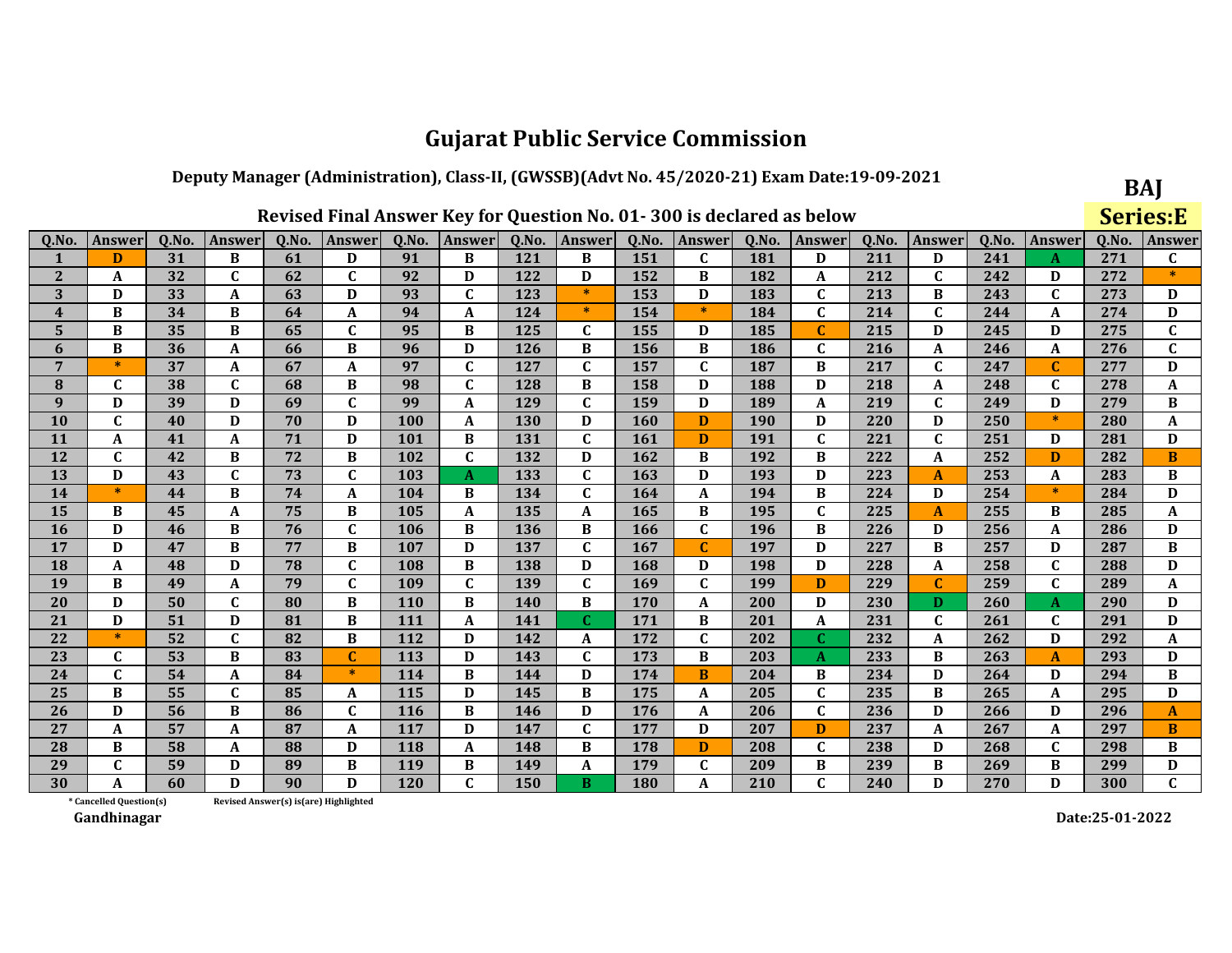### Deputy Manager (Administration), Class-II, (GWSSB)(Advt No. 45/2020-21) Exam Date:19-09-2021

|              |                         |       |               |                                        |              |       |                  |       | Revised Final Answer Key for Question No. 01-300 is declared as below |       |              |       |                  |       |                           |       |               |       | <b>Series:F</b> |
|--------------|-------------------------|-------|---------------|----------------------------------------|--------------|-------|------------------|-------|-----------------------------------------------------------------------|-------|--------------|-------|------------------|-------|---------------------------|-------|---------------|-------|-----------------|
| Q.No         | <b>Answer</b>           | Q.No. | <b>Answer</b> | Q.No.                                  | Answer       | Q.No. | Answer           | Q.No. | Answer                                                                | Q.No. | Answer       | Q.No. | <b>Answer</b>    | Q.No. | <b>Answer</b>             | Q.No. | <b>Answer</b> | Q.No. | Answer          |
|              | B                       | 31    | D             | 61                                     | D            | 91    | A                | 121   | A                                                                     | 151   | D            | 181   | A                | 211   | $\mathbf{C}$              | 241   | B             | 271   | D               |
| $\mathbf{2}$ | B                       | 32    | B             | 62                                     | A            | 92    | $\mathbf C$      | 122   | B                                                                     | 152   | B            | 182   | D                | 212   | B                         | 242   | D             | 272   | C               |
| 3            | C                       | 33    | $\mathbf{C}$  | 63                                     | D            | 93    | D                | 123   | B                                                                     | 153   | A            | 183   | $\mathbf C$      | 213   | D                         | 243   | A             | 273   | B               |
| 4            | $*$                     | 34    | A             | 64                                     | B            | 94    | $\ast$           | 124   | D                                                                     | 154   | $\mathbf{C}$ | 184   | $\mathbf{C}$     | 214   | A                         | 244   | B             | 274   | A               |
| 5            | A                       | 35    | B             | 65                                     | B            | 95    | B                | 125   | $\mathbf{C}$                                                          | 155   | D            | 185   | A                | 215   | D                         | 245   | $\mathbf C$   | 275   | B               |
| 6            | $\mathbf{C}$            | 36    | $\mathbf C$   | 66                                     | B            | 96    | D                | 126   | A                                                                     | 156   | $\mathbf{C}$ | 186   | $\mathbf C$      | 216   | $\mathbf{C}$              | 246   | B             | 276   | $\mathbf C$     |
| 7            | A                       | 37    | B             | 67                                     | $\ast$       | 97    | D                | 127   | C                                                                     | 157   | A            | 187   | D                | 217   | B                         | 247   | D             | 277   | B               |
| 8            | D                       | 38    | $\mathbf C$   | 68                                     | $\mathbf{C}$ | 98    | $\boldsymbol{A}$ | 128   | A                                                                     | 158   | B            | 188   | $\boldsymbol{A}$ | 218   | D                         | 248   | $\ast$        | 278   | D               |
| 9            | B                       | 39    | C             | 69                                     | D            | 99    | B                | 129   | B                                                                     | 159   | D            | 189   | D                | 219   | B                         | 249   | $\ast$        | 279   | $\ast$          |
| 10           | D                       | 40    | B             | 70                                     | $\mathbf{C}$ | 100   | D                | 130   | $\mathbf{C}$                                                          | 160   | $\bf{B}$     | 190   | $\boldsymbol{A}$ | 220   | $\overline{\mathfrak{c}}$ | 250   | $\mathbf C$   | 280   | D               |
| 11           | D                       | 41    | D             | 71                                     | B            | 101   | $\mathbf{C}$     | 131   | $\mathbf{C}$                                                          | 161   | D            | 191   | D                | 221   | B                         | 251   | B             | 281   | B               |
| 12           | $\mathbf{C}$            | 42    | $\ast$        | 72                                     | D            | 102   | D                | 132   | D                                                                     | 162   | A            | 192   | $\mathbf{A}$     | 222   | D                         | 252   | $\mathbf C$   | 282   | $\mathbf{C}$    |
| 13           | B                       | 43    | C             | 73                                     | $\mathbf C$  | 103   | A                | 133   | $\mathbf{C}$                                                          | 163   | D            | 193   | $\mathbf C$      | 223   | D                         | 253   | B             | 283   | D               |
| 14           | A                       | 44    | C             | 74                                     | A            | 104   | B                | 134   | B                                                                     | 164   | B            | 194   | B                | 224   | D                         | 254   | $\mathbf C$   | 284   | D               |
| 15           | $\mathbf{C}$            | 45    | B             | 75                                     | B            | 105   | A                | 135   | $\mathbf C$                                                           | 165   | D            | 195   | D                | 225   | D                         | 255   | D             | 285   | D               |
| 16           | B                       | 46    | D             | 76                                     | D            | 106   | D                | 136   | D                                                                     | 166   | A            | 196   | $\mathbf C$      | 226   | B                         | 256   | $\mathbf C$   | 286   | D               |
| 17           | A                       | 47    | A             | 77                                     | $\mathbf C$  | 107   | B                | 137   | $\mathbf{C}$                                                          | 167   | D            | 197   | $\ast$           | 227   | $\mathbf C$               | 257   | D             | 287   | B               |
| 18           | A                       | 48    | В             | 78                                     | $\mathbf C$  | 108   | B                | 138   | B                                                                     | 168   | $\mathbf{C}$ | 198   | D                | 228   | A                         | 258   | $\mathbf C$   | 288   | D               |
| 19           | D                       | 49    | $\mathbf C$   | 79                                     | A            | 109   | D                | 139   | $\mathbf C$                                                           | 169   | A            | 199   | D                | 229   | B                         | 259   | $\mathbf C$   | 289   | A               |
| 20           | D                       | 50    | A             | 80                                     | A            | 110   | A                | 140   | D                                                                     | 170   | D            | 200   | $\mathbf C$      | 230   | A                         | 260   | A             | 290   | B               |
| 21           | A                       | 51    | B             | 81                                     | D            | 111   | D                | 141   | A                                                                     | 171   | A            | 201   | A                | 231   | B                         | 261   | B             | 291   | $\mathbf{C}$    |
| 22           | B                       | 52    | C             | 82                                     | $\mathbf C$  | 112   | B                | 142   | $\mathbf{C}$                                                          | 172   | $\mathbf C$  | 202   | D                | 232   | D                         | 262   | $\mathbf C$   | 292   | $\mathbf{C}$    |
| 23           | $\mathbf C$             | 53    | A             | 83                                     | D            | 113   | D                | 143   | A                                                                     | 173   | C            | 203   | D                | 233   | B                         | 263   | D             | 293   | D               |
| 24           | B                       | 54    | B             | 84                                     | A            | 114   | A                | 144   | $\mathbf{C}$                                                          | 174   | D            | 204   | $\mathbf{C}$     | 234   | C                         | 264   | $\mathbf C$   | 294   | $\mathbf{C}$    |
| 25           | A                       | 55    | B             | 85                                     | $\mathbf C$  | 115   | D                | 145   | D                                                                     | 175   | $\ast$       | 205   | $\mathbf{A}$     | 235   | B                         | 265   | B             | 295   | A               |
| 26           | B                       | 56    | A             | 86                                     | B            | 116   | D                | 146   | $\mathbf{C}$                                                          | 176   | D            | 206   | D                | 236   | A                         | 266   | $\mathbf C$   | 296   | B               |
| 27           | B                       | 57    | A             | 87                                     | A            | 117   | A                | 147   | A                                                                     | 177   | D            | 207   | A                | 237   | D                         | 267   | A             | 297   | $\mathbf{C}$    |
| 28           | D                       | 58    | C             | 88                                     | B            | 118   | D                | 148   | A                                                                     | 178   | A            | 208   | $\mathbf C$      | 238   | D                         | 268   | C             | 298   | B               |
| 29           | A                       | 59    | D             | 89                                     | $\mathbf{C}$ | 119   | B                | 149   | D                                                                     | 179   | $\ast$       | 209   | $\mathbf{C}$     | 239   | B                         | 269   | D             | 299   | B               |
| 30           | C                       | 60    | $\mathbf{D}$  | 90                                     | D            | 120   | D                | 150   | $\mathbf{A}$                                                          | 180   | B            | 210   | C                | 240   | D                         | 270   | B             | 300   | A               |
|              | * Cancelled Question(s) |       |               | Revised Answer(s) is (are) Highlighted |              |       |                  |       |                                                                       |       |              |       |                  |       |                           |       |               |       |                 |

Revised Answer(s) is(are) Highlighted

Gandhinagar

Date:25-01-2022

BAJ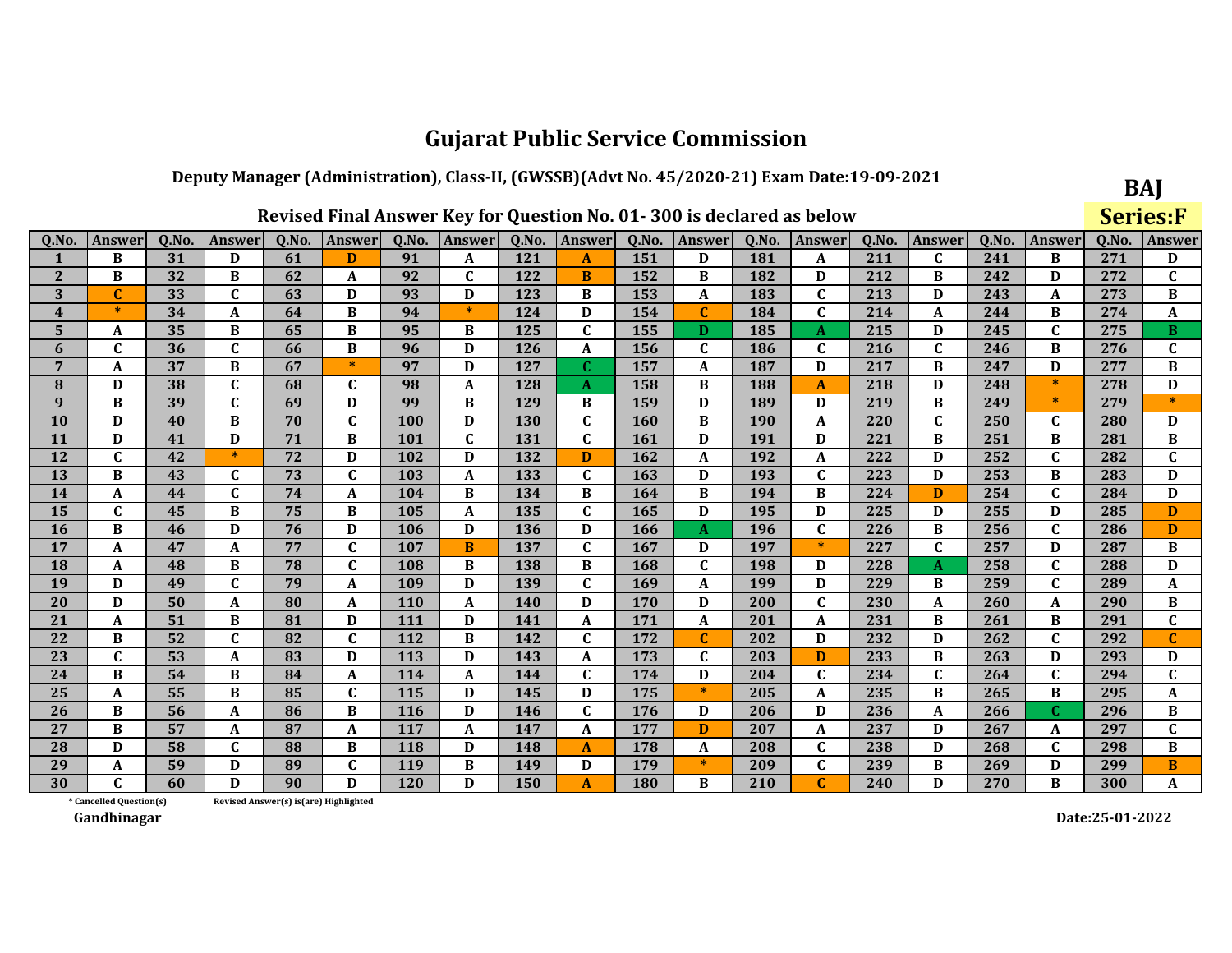### Deputy Manager (Administration), Class-II, (GWSSB)(Advt No. 45/2020-21) Exam Date:19-09-2021  $\sim$

|                |                         |       |              |                                       |               |            |              |       | Revised Final Answer Key for Question No. 01-300 is declared as below |       |              |       |             |       |              |       |              |       | Series:G     |
|----------------|-------------------------|-------|--------------|---------------------------------------|---------------|------------|--------------|-------|-----------------------------------------------------------------------|-------|--------------|-------|-------------|-------|--------------|-------|--------------|-------|--------------|
| Q.No.          | Answer                  | Q.No. | Answer       | Q.No.                                 | <b>Answer</b> | Q.No.      | Answer       | Q.No. | Answer                                                                | Q.No. | Answer       | Q.No. | Answer      | Q.No. | Answer       | Q.No. | Answer       | Q.No. | Answer       |
| 1              | D                       | 31    | D            | 61                                    | A             | 91         | D            | 121   | D                                                                     | 151   | A            | 181   | B           | 211   | D            | 241   | D            | 271   | A            |
| $\mathbf{2}$   | $\ast$                  | 32    | $\mathbf{C}$ | 62                                    | $\mathbf C$   | 92         | A            | 122   | $\mathbf C$                                                           | 152   | D            | 182   | D           | 212   | A            | 242   | A            | 272   | B            |
| 3              | C                       | 33    | B            | 63                                    | D             | 93         | D            | 123   | B                                                                     | 153   | D            | 183   | B           | 213   | D            | 243   | C            | 273   | B            |
| $\overline{4}$ | C                       | 34    | A            | 64                                    | $\ast$        | 94         | B            | 124   | A                                                                     | 154   | $\mathbf{C}$ | 184   | $\mathbf C$ | 214   | B            | 244   | B            | 274   | D            |
| 5              | B                       | 35    | $\mathbf C$  | 65                                    | B             | 95         | B            | 125   | B.                                                                    | 155   | A            | 185   | B           | 215   | D            | 245   | D            | 275   | $\mathbf C$  |
| 6              | D                       | 36    | B            | 66                                    | D             | 96         | B            | 126   | C                                                                     | 156   | D            | 186   | $\mathbf A$ | 216   | A            | 246   | $\mathbf C$  | 276   | A            |
| 7              | A                       | 37    | A            | 67                                    | D             | 97         | $\ast$       | 127   | B                                                                     | 157   | A            | 187   | D           | 217   | D            | 247   | $\ast$       | 277   | $\mathbf{C}$ |
| 8              | B                       | 38    | A            | 68                                    | A             | 98         | $\mathbf{C}$ | 128   | D                                                                     | 158   | $\mathbf C$  | 188   | D           | 218   | $\mathbf{C}$ | 248   | D            | 278   | A            |
| 9              | C                       | 39    | D            | 69                                    | B             | 99         | D            | 129   | $\ast$                                                                | 159   | C            | 189   | B           | 219   | A            | 249   | D            | 279   | B            |
| 10             | A                       | 40    | D            | 70                                    | D             | 100        | C            | 130   | D                                                                     | 160   | $\mathbf{C}$ | 190   | D           | 220   | D            | 250   | $\mathbf{C}$ | 280   | $\mathbf{C}$ |
| <b>11</b>      | B                       | 41    | D            | 71                                    | B             | 101        | B            | 131   | B                                                                     | 161   | C            | 191   | B           | 221   | A            | 251   | $\mathbf C$  | 281   | $\mathbf C$  |
| 12             | D                       | 42    | B            | 72                                    | $\mathbf C$   | 102        | $\mathbf{C}$ | 132   | $\mathbf C$                                                           | 162   | B            | 192   | D           | 222   | $\mathbf{C}$ | 252   | D            | 282   | D            |
| 13             | C                       | 43    | $\mathbf C$  | 73                                    | A             | 103        | B            | 133   | D                                                                     | 163   | D            | 193   | A           | 223   | C            | 253   | A            | 283   | C            |
| 14             | A                       | 44    | A            | 74                                    | B             | 104        | C            | 134   | D                                                                     | 164   | A            | 194   | B           | 224   | D            | 254   | B            | 284   | B            |
| 15             | B                       | 45    | B            | 75                                    | B             | 105        | D            | 135   | D                                                                     | 165   | D            | 195   | $\mathbf C$ | 225   | $\ast$       | 255   | A            | 285   | $\mathbf C$  |
| 16             | D                       | 46    | $\mathbf C$  | 76                                    | $\mathbf A$   | 106        | $\mathbf{C}$ | 136   | D                                                                     | 166   | $\mathbf C$  | 196   | B           | 226   | D            | 256   | D            | 286   | D            |
| 17             | $\mathbf{C}$            | 47    | B            | 77                                    | $\mathbf A$   | 107        | D            | 137   | B                                                                     | 167   | B            | 197   | D           | 227   | D            | 257   | B            | 287   | $\mathbf C$  |
| 18             | C                       | 48    | $\mathbf C$  | 78                                    | $\mathbf C$   | 108        | $\mathbf{C}$ | 138   | D                                                                     | 168   | D            | 198   | $\ast$      | 228   | A            | 258   | B            | 288   | B            |
| 19             | A                       | 49    | $\mathbf C$  | 79                                    | D             | 109        | C            | 139   | A                                                                     | 169   | B            | 199   | $\ast$      | 229   | $\ast$       | 259   | D            | 289   | $\mathbf C$  |
| <b>20</b>      | A                       | 50    | B            | 80                                    | D             | <b>110</b> | A            | 140   | B                                                                     | 170   | C            | 200   | $\mathbf C$ | 230   | В            | 260   | A            | 290   | D            |
| 21             | D                       | 51    | A            | 81                                    | B             | 111        | B            | 141   | $\mathbf C$                                                           | 171   | B            | 201   | D           | 231   | A            | 261   | D            | 291   | A            |
| 22             | $\mathbf{C}$            | 52    | B            | 82                                    | B             | 112        | $\mathbf{C}$ | 142   | C                                                                     | 172   | D            | 202   | B           | 232   | D            | 262   | B            | 292   | $\mathbf C$  |
| 23             | D                       | 53    | $\mathbf C$  | 83                                    | $\mathbf C$   | 113        | D            | 143   | D                                                                     | 173   | D            | 203   | $\mathbf A$ | 233   | $\mathbf C$  | 263   | D            | 293   | A            |
| 24             | A                       | 54    | B            | 84                                    | $\ast$        | 114        | $\mathbf{C}$ | 144   | C                                                                     | 174   | D            | 204   | $\mathbf C$ | 234   | C            | 264   | A            | 294   | C            |
| 25             | C                       | 55    | A            | 85                                    | A             | 115        | B            | 145   | A                                                                     | 175   | D            | 205   | D           | 235   | A            | 265   | D            | 295   | $\mathbf D$  |
| 26             | B                       | 56    | B            | 86                                    | $\mathbf C$   | <b>116</b> | $\mathbf{C}$ | 146   | B                                                                     | 176   | B            | 206   | $\mathbf C$ | 236   | C            | 266   | D            | 296   | $\mathbf C$  |
| 27             | $\mathbf A$             | 57    | B            | 87                                    | $\mathbf A$   | 117        | A            | 147   | $\mathbf C$                                                           | 177   | C            | 207   | $\mathbf A$ | 237   | D            | 267   | A            | 297   | A            |
| 28             | B                       | 58    | D            | 88                                    | D             | 118        | $\mathbf{C}$ | 148   | B                                                                     | 178   | A            | 208   | B           | 238   | A            | 268   | D            | 298   | A            |
| 29             | $\mathbf{C}$            | 59    | $\mathbf A$  | 89                                    | B             | 119        | D            | 149   | B                                                                     | 179   | B            | 209   | D           | 239   | D            | 269   | B            | 299   | D            |
| 30             | D                       | 60    | $\mathbf{C}$ | 90                                    | D             | <b>120</b> | B            | 150   | A                                                                     | 180   | A            | 210   | B           | 240   | A            | 270   | D            | 300   | $\mathbf{A}$ |
|                | * Cancelled Question(s) |       |              | Revised Answer(s) is(are) Highlighted |               |            |              |       |                                                                       |       |              |       |             |       |              |       |              |       |              |

Revised Answer(s) is(are) Highlighted

Gandhinagar

Date:25-01-2022

BAJ